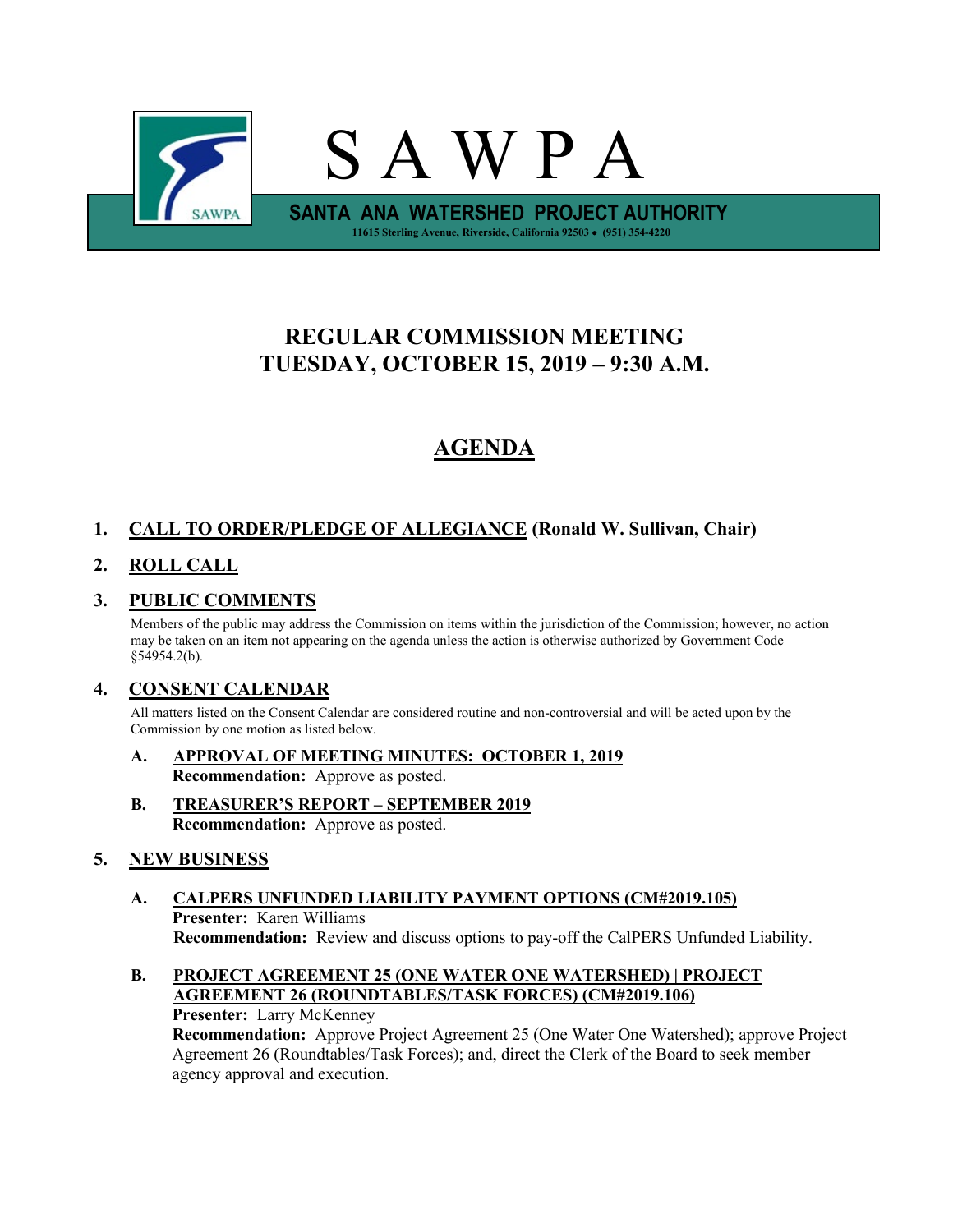#### **C. NETWORK COORDINATOR CONSULTANT FOR THE CALIFORNIA IRWM ROUNDTABLE OF REGIONS | JM CONSULTANTS (CM#2019.109)**

**Presenter:** Ian Achimore

**Recommendation:** Authorize the General Manager to execute an Agreement for Services and Task Order No. JMC373-01 with JM Consultants in the amount of \$54,454 to serve as Network Coordinator consultant for the California IRWM Roundtable of Regions.

**D. STAFF TECHNOLOGY | iPADS (CM#2019.110) Presenter:** Rich Haller **Recommendation:** Receive and file.

# **6. INFORMATIONAL REPORTS**

**Recommendation:** Receive for information.

- **A. CASH TRANSACTIONS REPORT – AUGUST 2019 Presenter:** Karen Williams
- **B. INTER-FUND BORROWING – AUGUST 2019 (CM#2019.107) Presenter:** Karen Williams
- **C. PERFORMANCE INDICATORS/FINANCIAL REPORTING – AUGUST 2019 (CM#2019.108) Presenter:** Karen Williams

### **D. FOURTH QUARTER FYE 2019 EXPENSE REPORTS**

- General Manager
- Staff

**Presenter:** Karen Williams

### **E. GENERAL MANAGER REPORT**

- **F. STATE LEGISLATIVE REPORT Presenter:** Rich Haller
- **G. SAWPA GENERAL MANAGERS MEETING NOTES**
	- October 8, 2019
- **H. CHAIR'S COMMENTS/REPORT**
- **I. COMMISSIONERS' COMMENTS**
- **J. COMMISSIONERS' REQUEST FOR FUTURE AGENDA ITEMS**

## **7. CLOSED SESSION**

**A. PUBLIC EMPLOYEE ANNUAL PERFORMANCE EVALUATION – PURSUANT TO GOVERNMENT CODE SECTION 54957**

Title: General Manager

### **8. ADJOURNMENT**

Americans with Disabilities Act: If you require any special disability related accommodations to participate in this meeting, call (951)  $354-4230$  or email kberry@sawpa.org. 48-hour notification prior to the meeting will enable staff to make reasonable arrangements to ensure accessibility for this meeting. Requests should specify the nature of the disability and the type of accommodation requested.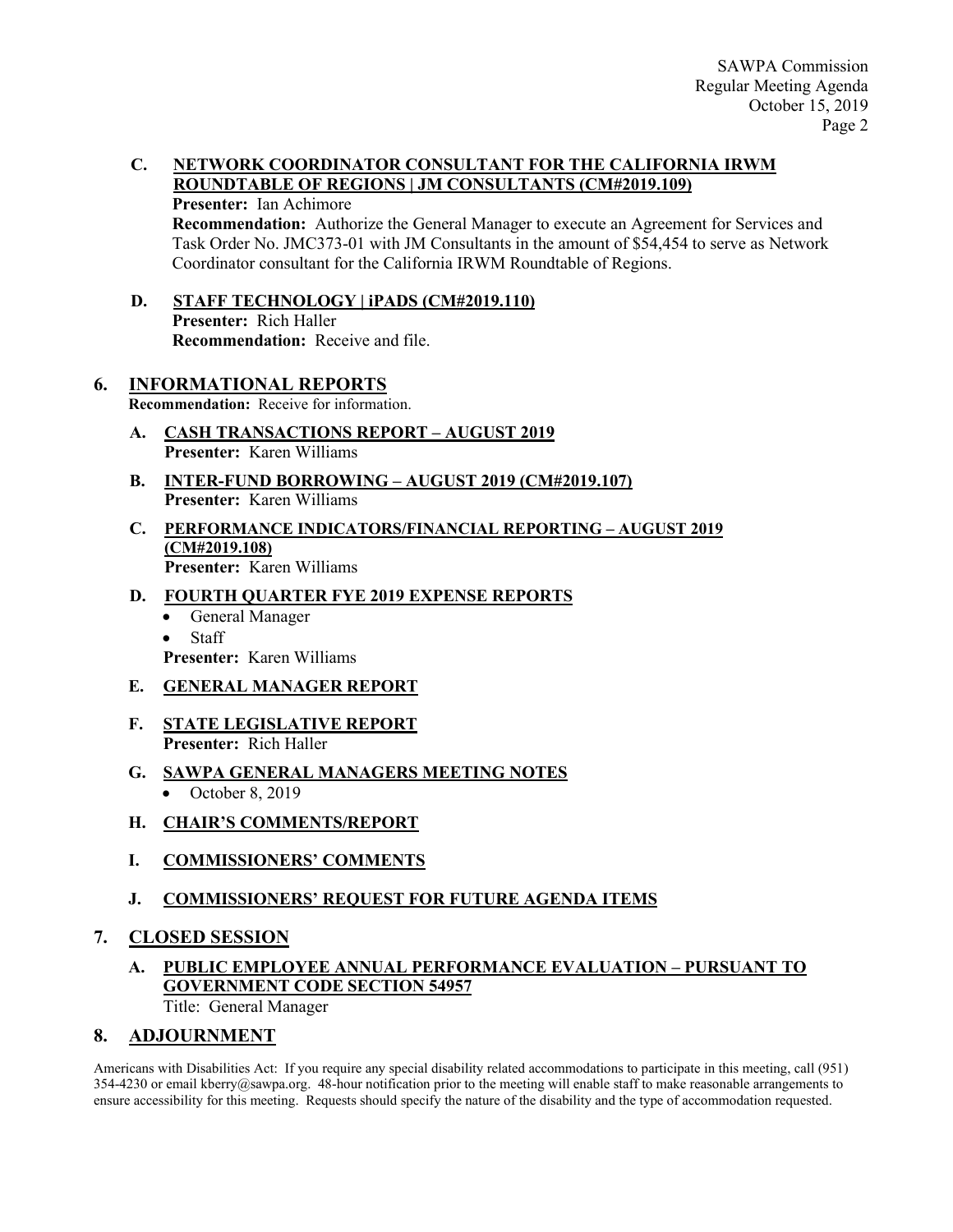SAWPA Commission Regular Meeting Agenda October 15, 2019 Page 3

Materials related to an item on this agenda submitted to the Commission after distribution of the agenda packet are available for public inspection during normal business hours at the SAWPA office, 11615 Sterling Avenue, Riverside, and available at www.sawpa.org, subject to staff's ability to post documents prior to the meeting.

#### **Declaration of Posting**

I, Kelly Berry, Clerk of the Board of the Santa Ana Watershed Project Authority declare that on Thursday, October 10, 2019, a copy of this agenda has been uploaded to the SAWPA website a[t www.sawpa.org](http://www.sawpa.org/) and posted at the SAWPA office, 11615 Sterling Avenue, Riverside, California.

 $\sqrt{s/}$ 

Kelly Berry, CMC

\_\_\_\_\_\_\_\_\_\_\_\_\_\_\_\_\_\_\_\_\_\_\_\_\_\_\_\_\_\_\_\_\_\_\_\_\_\_\_